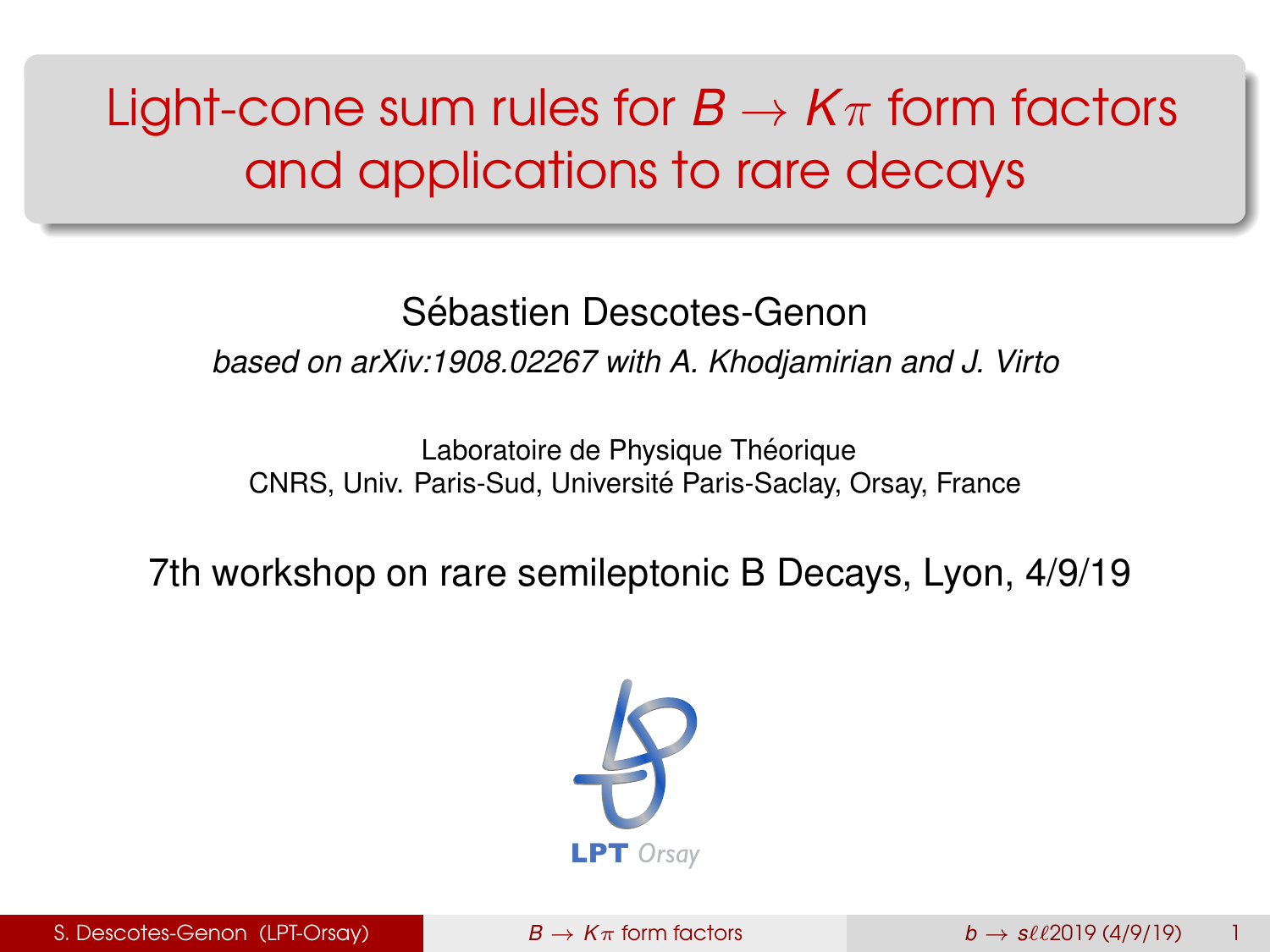## $B \to K\pi\ell\ell$

Generally discussed in term of  $B \to K^* \ell \ell$  (+ *S*-wave contribution)

- *K* ∗ identified in a narrow experimental window
- **•** treated as an (infinitely) narrow resonance in most LCSR and in latttice computations

Reasonable approximation as a start, but not enough at the level reached by current analyses

- What about the width of the *K* <sup>∗</sup> ?
- What impact from heavier resonances like *K* ∗ (1430) ?

**Issues already tackled in**  $B \to \pi \pi \ell \nu$ 

through  $B \to \pi\pi$  form factors analysed using Light-Cone sum rules

[Cheng, Khodjamirian, Virto]

 $\implies$  Extension and application to  $B \to K\pi\ell\ell$ 

[SDG, Khodjamirian, Virto]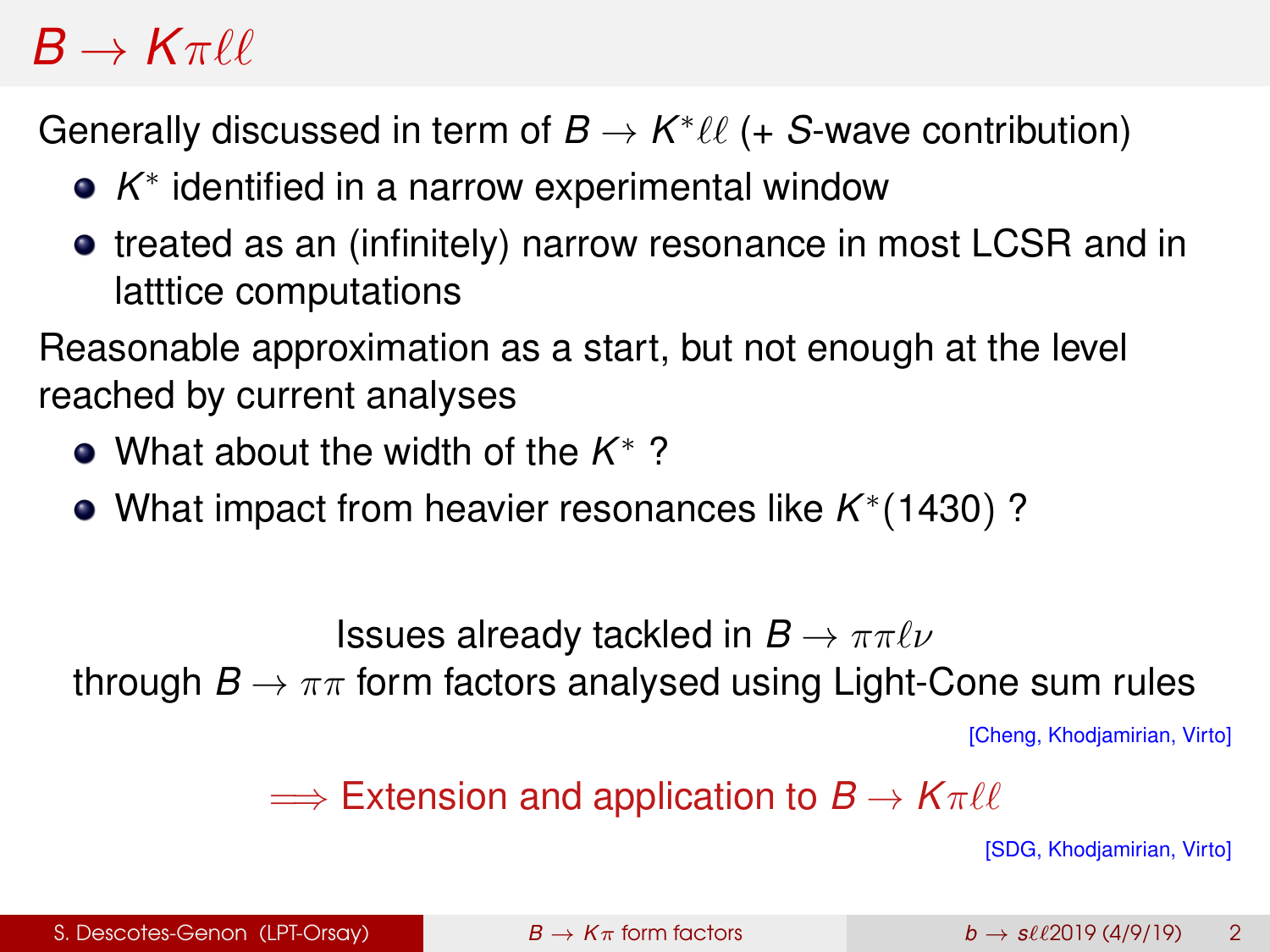#### $B \to K\pi$  form factors

$$
i\langle K^{-}(k_{1})\pi^{+}(k_{2})|\bar{s}\gamma^{\mu}(1-\gamma_{5})b|\bar{B}^{0}(q+k)\rangle = F_{\perp}k^{\mu}_{\perp} + F_{t}k^{\mu}_{t} + F_{0}k^{\mu}_{0} + F_{\parallel}k^{\mu}_{\parallel}
$$
  

$$
\langle K^{-}(k_{1})\pi^{+}(k_{2})|\bar{s}\sigma^{\mu\nu}q_{\nu}(1+\gamma_{5})b|\bar{B}^{0}(q+k)\rangle = F_{\perp}^{T}k^{\mu}_{\perp} + F_{0}^{T}k^{\mu}_{0} + F_{\parallel}^{T}k^{\mu}_{\parallel}
$$
  
with  $k^{\mu}_{t} \propto q^{\mu}$  and  $k^{\mu}_{0}, k^{\mu}_{\parallel}, k^{\mu}_{\perp}$  orthogonal basis

Partial-wave expansion where we focus on *P* wave  $(\ell = 1)$  using  $\theta_K$  angle between  $\vec{p}_{\pi}$  and  $\vec{p}_B$  in  $K_{\pi}$  rest frame

$$
F_{0,t}(k^2, q^2, q \cdot \bar{k}) = \sum_{\ell=0}^{\infty} \sqrt{2\ell+1} F_{0,t}^{(\ell)}(k^2, q^2) P_{\ell}^{(0)}(\cos \theta_K)
$$
  

$$
F_{\perp, \parallel}(k^2, q^2, q \cdot \bar{k}) = \sum_{\ell=1}^{\infty} \sqrt{2\ell+1} F_{\perp, \parallel}^{(\ell)}(k^2, q^2) \frac{P_{\ell}^{(1)}(\cos \theta_K)}{\sin \theta_K}
$$

where  $\bar{k}^{\mu} = (k_1 - k_2)^{\mu} - (k_1 + k_2)^{\mu} \times (m_K^2 - m_{\pi}^2)/k^2$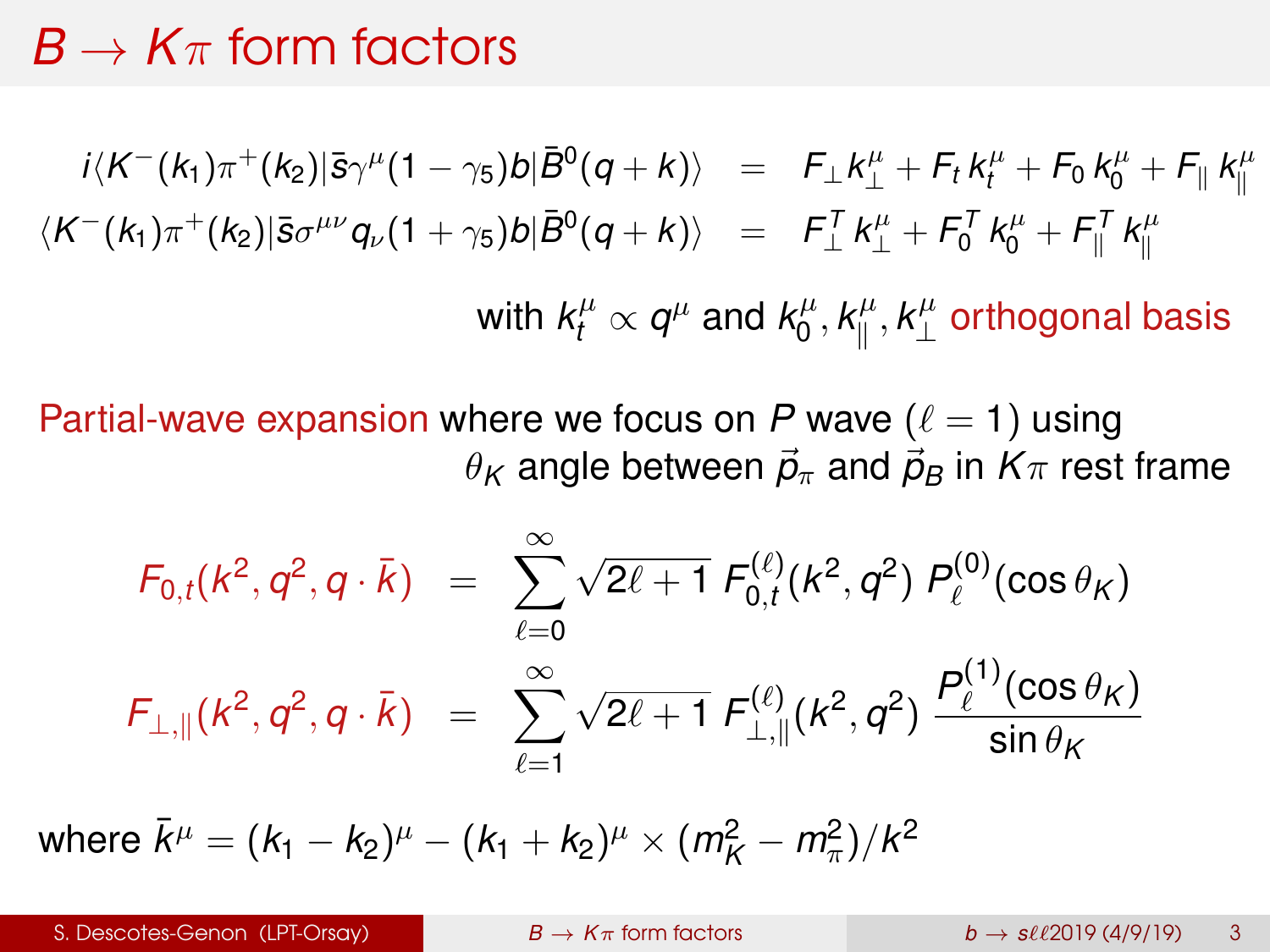$$
\mathcal{P}_{ab}(k,q) = i \int d^4x \, e^{ik \cdot x} \langle 0| \text{T} \{j_a(x), j_b(0)\} | \bar{B}^0(q+k) \rangle
$$

where  $j_a$  interpolating current for  $K_{\pi}$  and  $j_b$  quark transition current

$$
\mathcal{P}_{ab}^{OPE}(k^2, q^2) = \frac{1}{\pi} \int_{s_{th}}^{\infty} ds \, \frac{\text{Im} \mathcal{P}_{ab}(s, q^2)}{s - k^2}
$$

Hadronic ( $k^2 > 0$ ): Im part from unitarity, by inserting set of states

$$
2 \operatorname{Im} \mathcal{P}_{ab}(k,q) = \sum_{h} \int d\tau_h \, \langle 0 | j_a | h(k) \rangle \langle h(k) | j_b | \bar{B}^0(q+k) \rangle.
$$

OPE ( $k^2 \ll 0$ ): Expansion near the light cone, with  $q^2, k^2$  below hadronic thresholds

$$
\mathcal{P}_{ab}(\mathit{k}^2,\mathit{q}^2)\simeq\mathcal{P}_{ab}^{OPE}(\mathit{k}^2,\mathit{q}^2)
$$

with *B*-meson Distribution Amplitudes of various twists (dim-spin)

S. Descotes-Genon (LPT-Orsay)  $B \to K\pi$  [form factors](#page-0-0)  $b \to s\ell\ell 2019$  (4/9/19) 4

.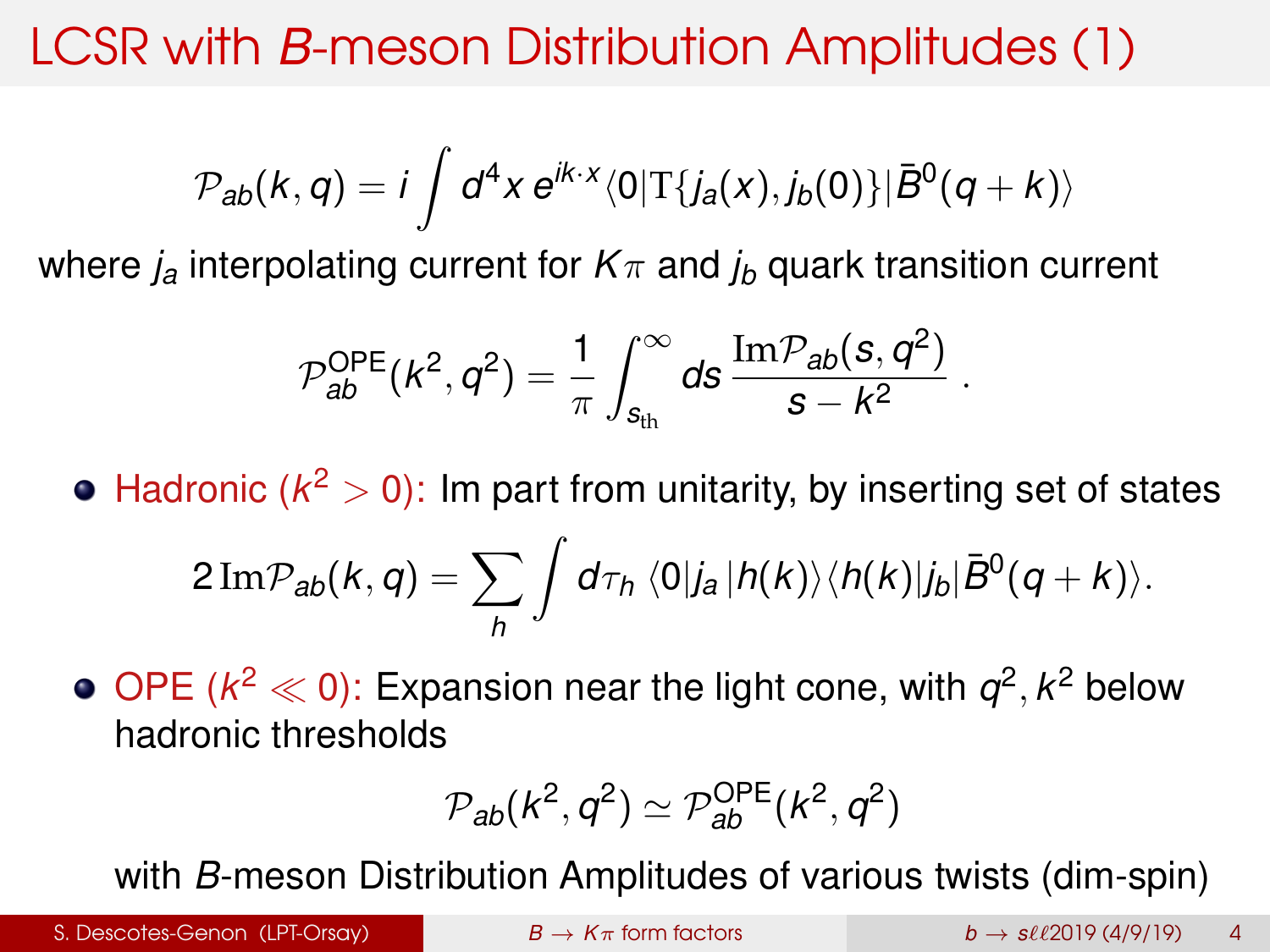

#### **Correlator** Full information

S. Descotes-Genon (LPT-Orsay) **B**  $\rightarrow$  *K* $\pi$  [form factors](#page-0-0)  $b \rightarrow s\ell\ell 2019$  (4/9/19) 5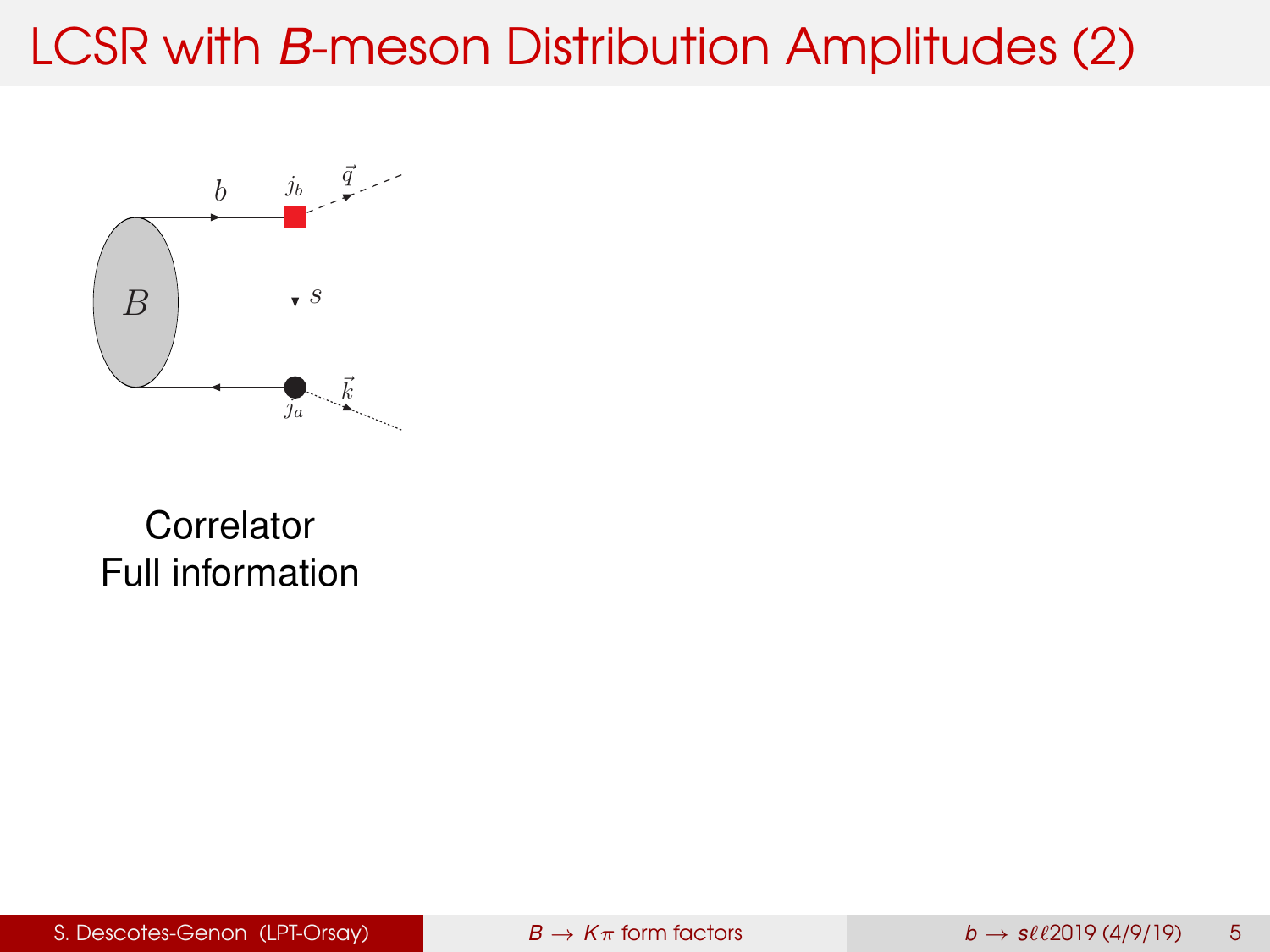

**Correlator** Full information Im part: *k* <sup>2</sup> ≥ 0 Hadronic ff

S. Descotes-Genon (LPT-Orsay)  $B \to K\pi$  [form factors](#page-0-0)  $b \to s\ell\ell 2019$  (4/9/19) 5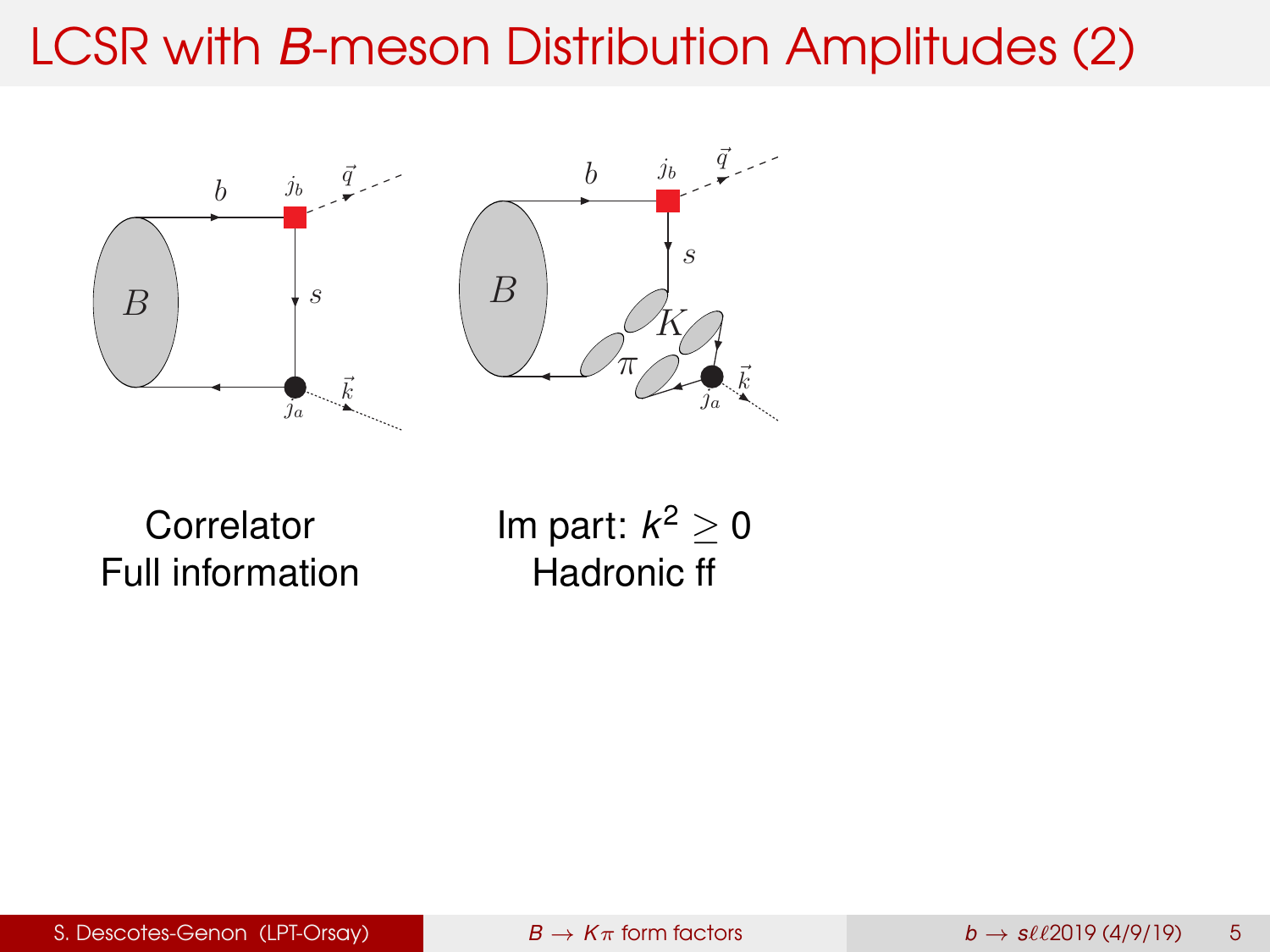

**Correlator** Full information Im part: *k* <sup>2</sup> ≥ 0 Hadronic ff

OPE:  $k^2 \ll 0$ Hard  $s \times B$ -DA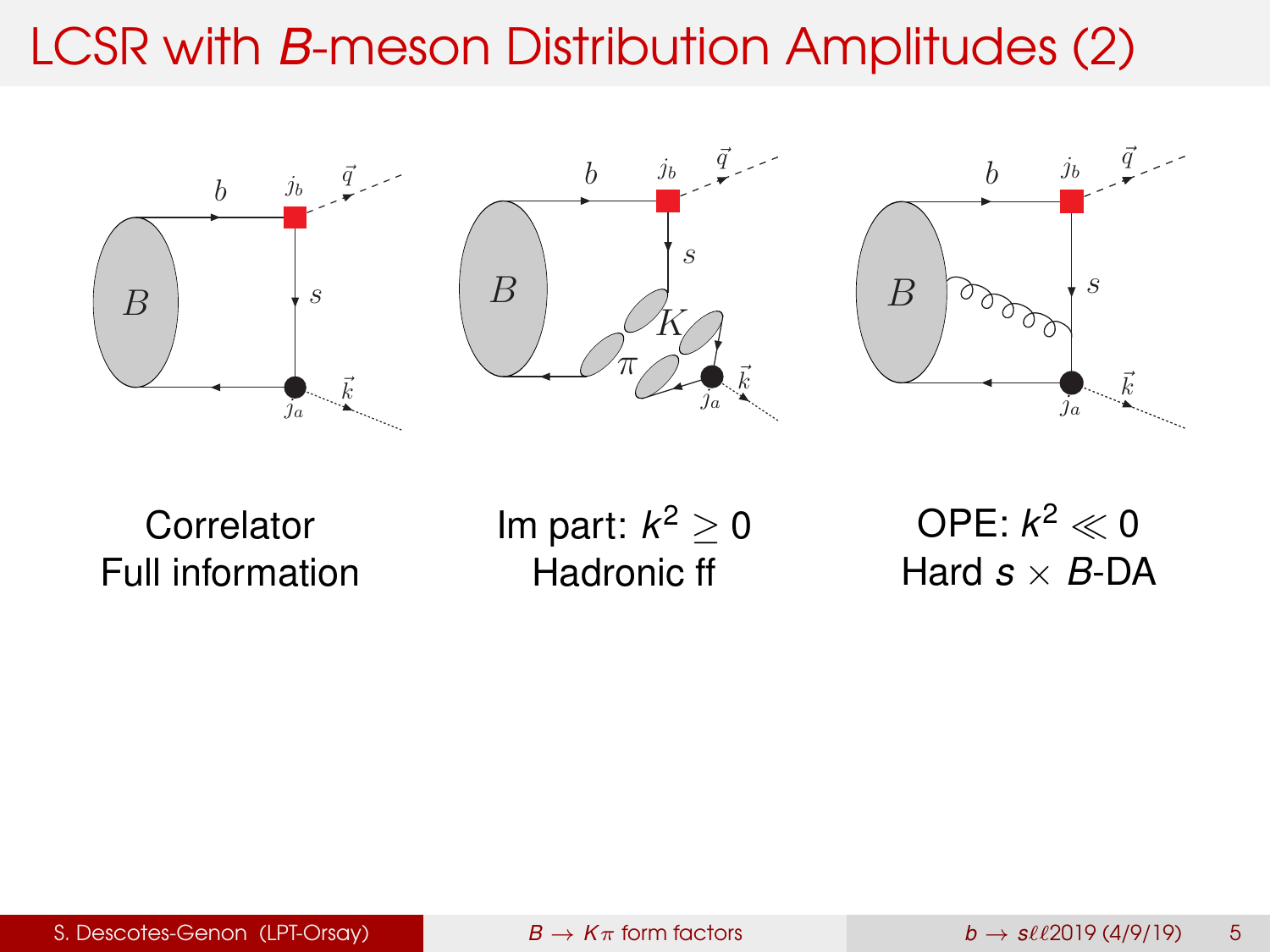



- Quark-hadron duality:  $\int_{s_0}^\infty$  OPE = sum over (many) states
- $\overline{\phantom{a}}$ Borel tf: suppress  $s \geq M^2$  to keep lightest state contribution

$$
\frac{1}{\pi}\int_{s_{th}}^{s_0}ds\,e^{-s/M^2}\,\mathrm{Im}\mathcal{P}_{ab}(s,q^2)=\mathcal{P}_{ab}^{OPE}(q^2,\sigma_0(s_0),M^2)
$$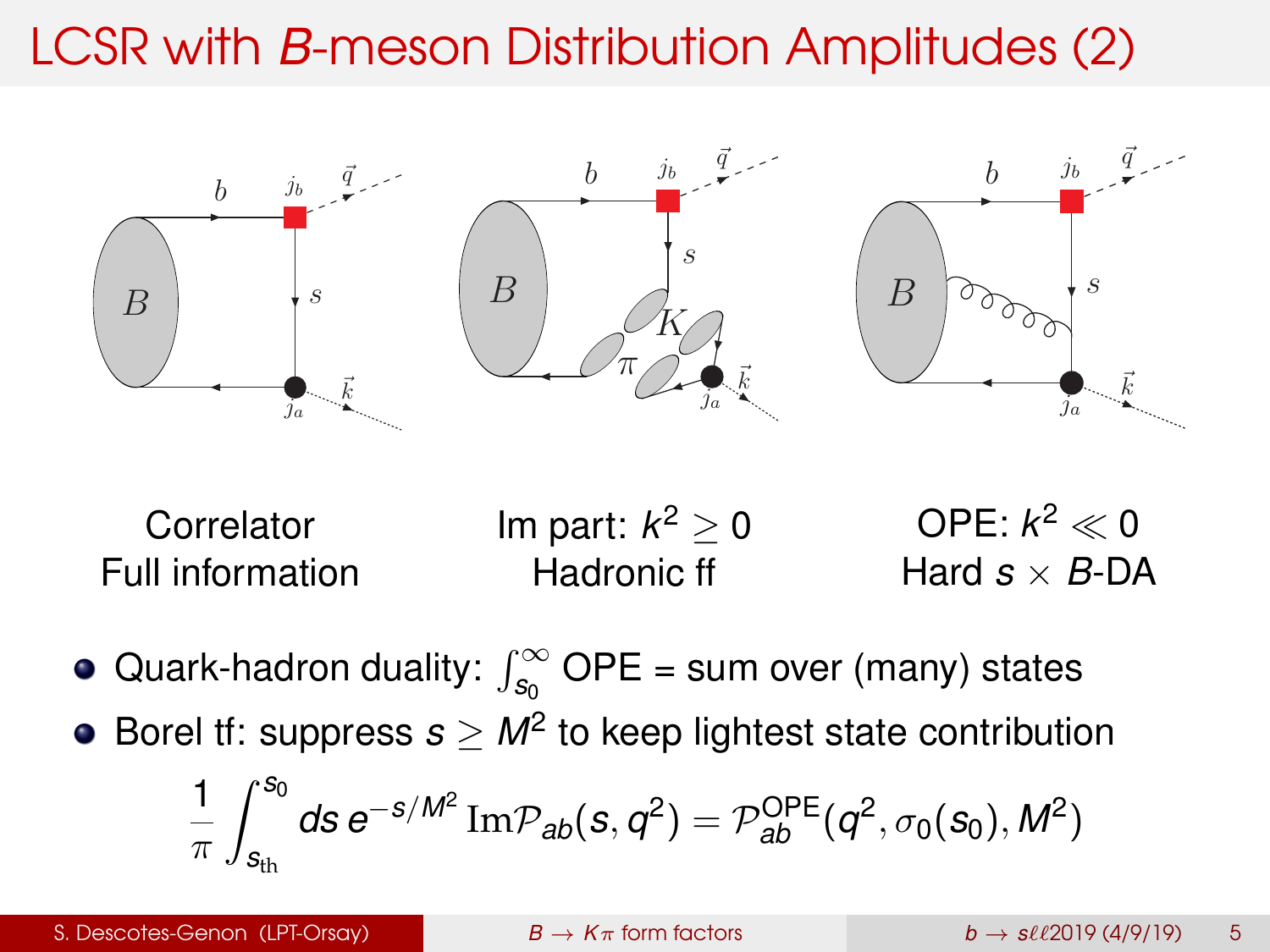## *B*-meson LCSR for  $B \to K\pi$  form factors



**Correlator** Full information Im part: *k* <sup>2</sup> ≥ 0 Hadronic ff OPE:  $k^2 \ll 0$ Hard  $s \times B$ -DA

 $\int_{0}^{S_0} ds \approx -S/M^2$ *s*th *ds*  $e^{-s/M^2}$  ω<sub>*i*</sub>( $s$ ,  $q^2$ )  $f^*_{+}(s)$   $F^{(T)(\ell=1)}$  $\mathcal{P}_i^{(T)(\ell=1)}(s,q^2) = \mathcal{P}_i^{(T),\text{OPE}}$  $q_i^{(1),\text{OPE}}(q^2, \sigma_0, M^2)$ 

- $\mathcal{F} = \{t, \perp, \parallel, -\};$   $\mathcal{F}_-$  comb of  $\mathcal{F}_\parallel$  and  $\mathcal{F}_0$ ,  $\omega_i$  kinematic functions
- $\lim_{n \to \infty}$   $\lim_{n \to \infty}$   $\lim_{n \to \infty}$   $\lim_{n \to \infty}$   $\lim_{n \to \infty}$   $\lim_{n \to \infty}$   $\lim_{n \to \infty}$   $\lim_{n \to \infty}$
- model to describe them with a few parameters to be fixed by LCSR

S. Descotes-Genon (LPT-Orsay)  $B \to K\pi$  [form factors](#page-0-0)  $b \to s\ell\ell 2019$  (4/9/19) 6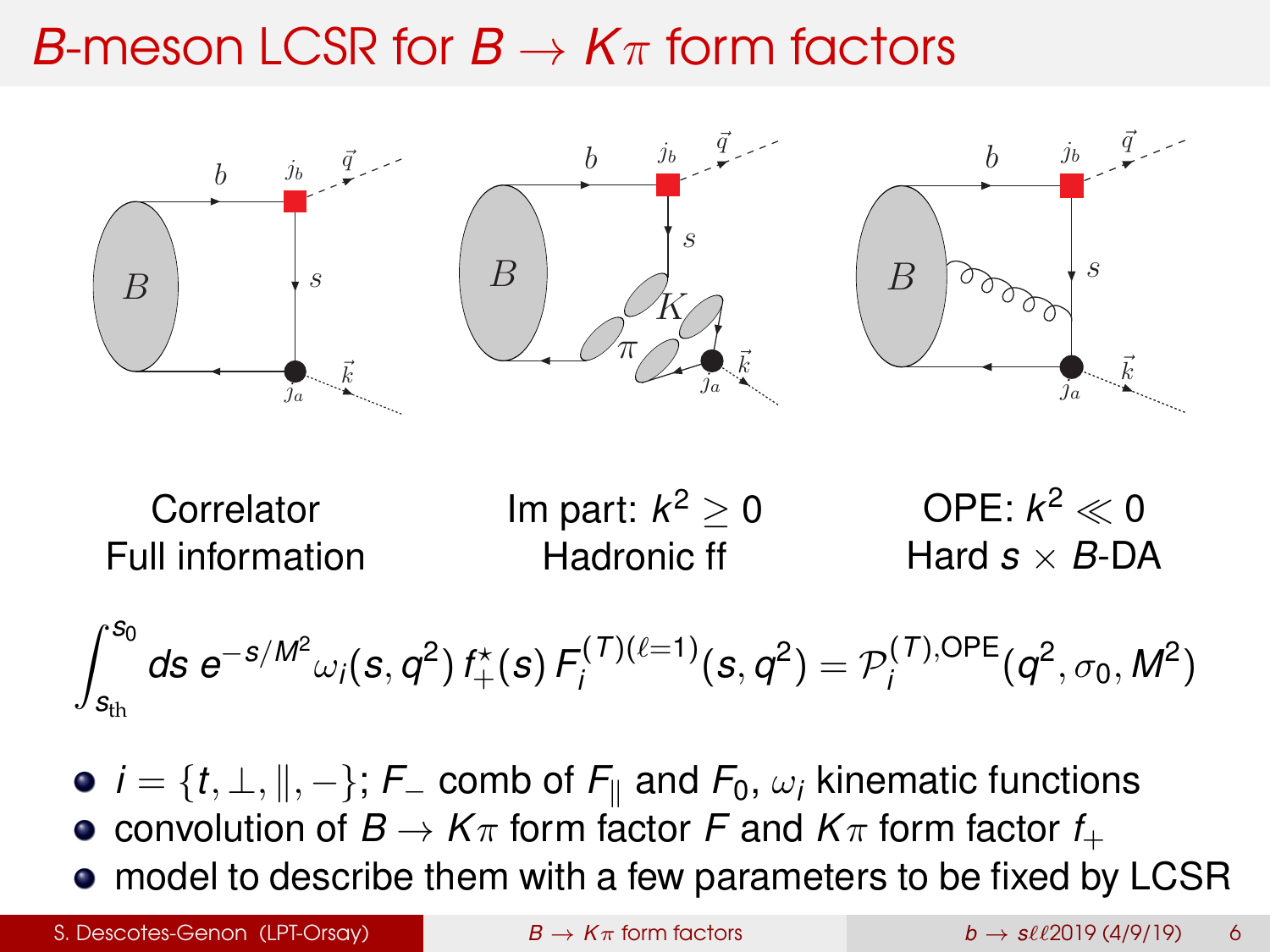## Model for the *K*π form factor

$$
\langle K(k_1)\pi(k_2)|\bar{s}\gamma^{\mu}\mathcal{d}|0\rangle = \sum_{R,\eta}BW_R(k^2)\langle K\pi|R(k,\eta)\rangle\langle R(k,\eta)|\bar{s}\gamma^{\mu}\mathcal{d}|0\rangle
$$

with two resonances  $\bar{R} = K^*(892), K^*(1410)$  of polarisation  $\eta$ 

$$
f_{+}(\boldsymbol{s})=-\sum_{\boldsymbol{R}}\frac{m_{\boldsymbol{R}}\,f_{\boldsymbol{R}}\,g_{\boldsymbol{R}\boldsymbol{K}_{\boldsymbol{\pi}}}\,\boldsymbol{e}^{i\phi_{\boldsymbol{R}}(\boldsymbol{s})}}{m_{\boldsymbol{R}}^{2}-\boldsymbol{s}-i\sqrt{\boldsymbol{s}\,\Gamma_{\boldsymbol{R}}(\boldsymbol{s})}}
$$

with a phase  $\phi_B$  chosen so that all resonances yield the  $K_{\pi}$  phase

$$
\tan\left[\delta_{K\pi}(\bm{s})-\phi_R(\bm{s})\right]=\frac{\sqrt{\bm{s}}\,\Gamma_R(\bm{s})}{m_R^2-\bm{s}}\qquad \ \ f_+(\bm{s})=|f_+(\bm{s})|e^{i\delta_{K\pi}(\bm{s})}
$$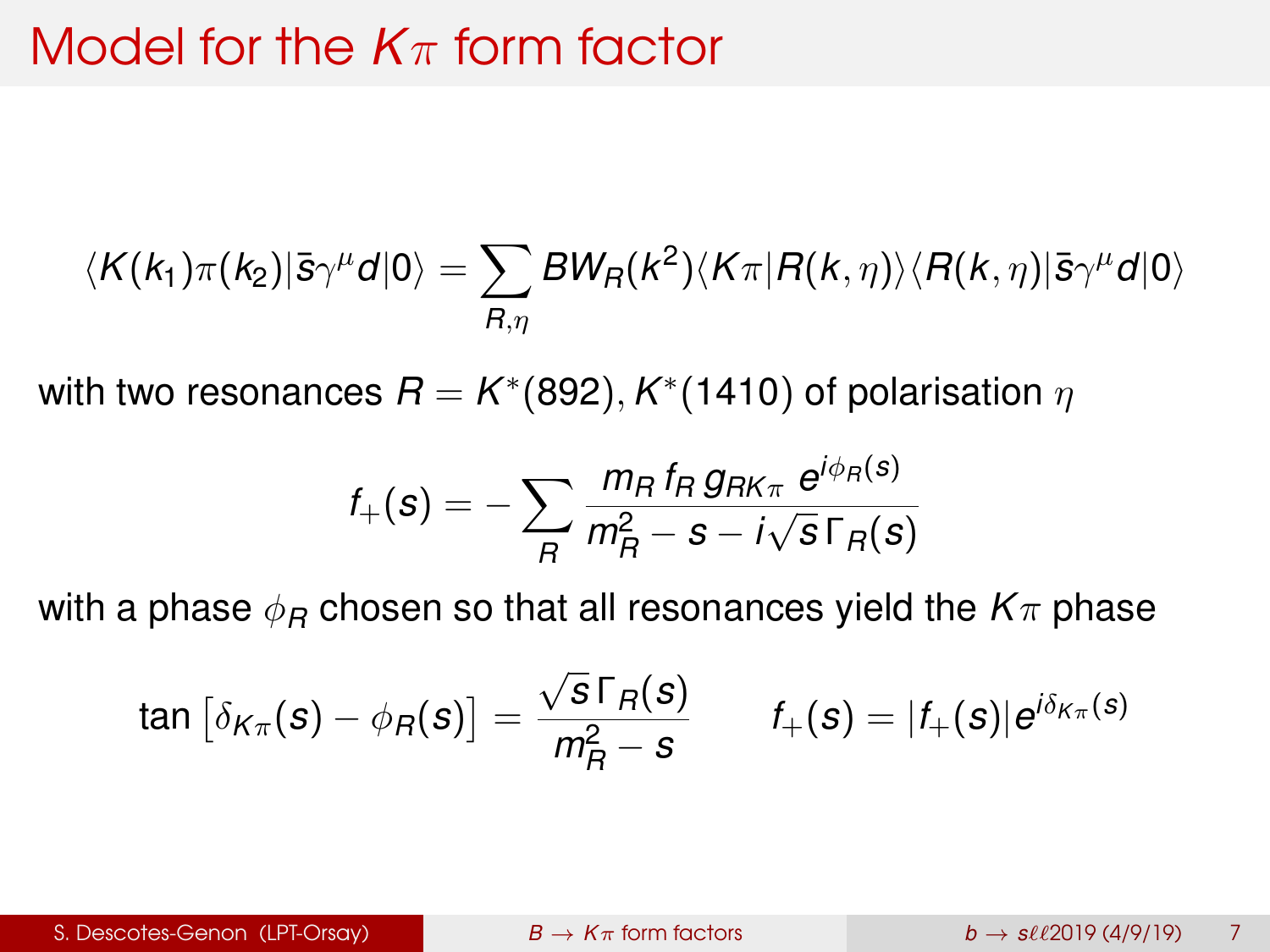### Two models

From Belle analysis of  $\tau \to K_S \pi \nu_\tau$  [0706.2231]

- Model 1: *K* ∗ (890) only
- Model 2: *K* ∗ (890) + *K* ∗ (1430)

+ model for scalar contribution (used for Belle fit, not used here)

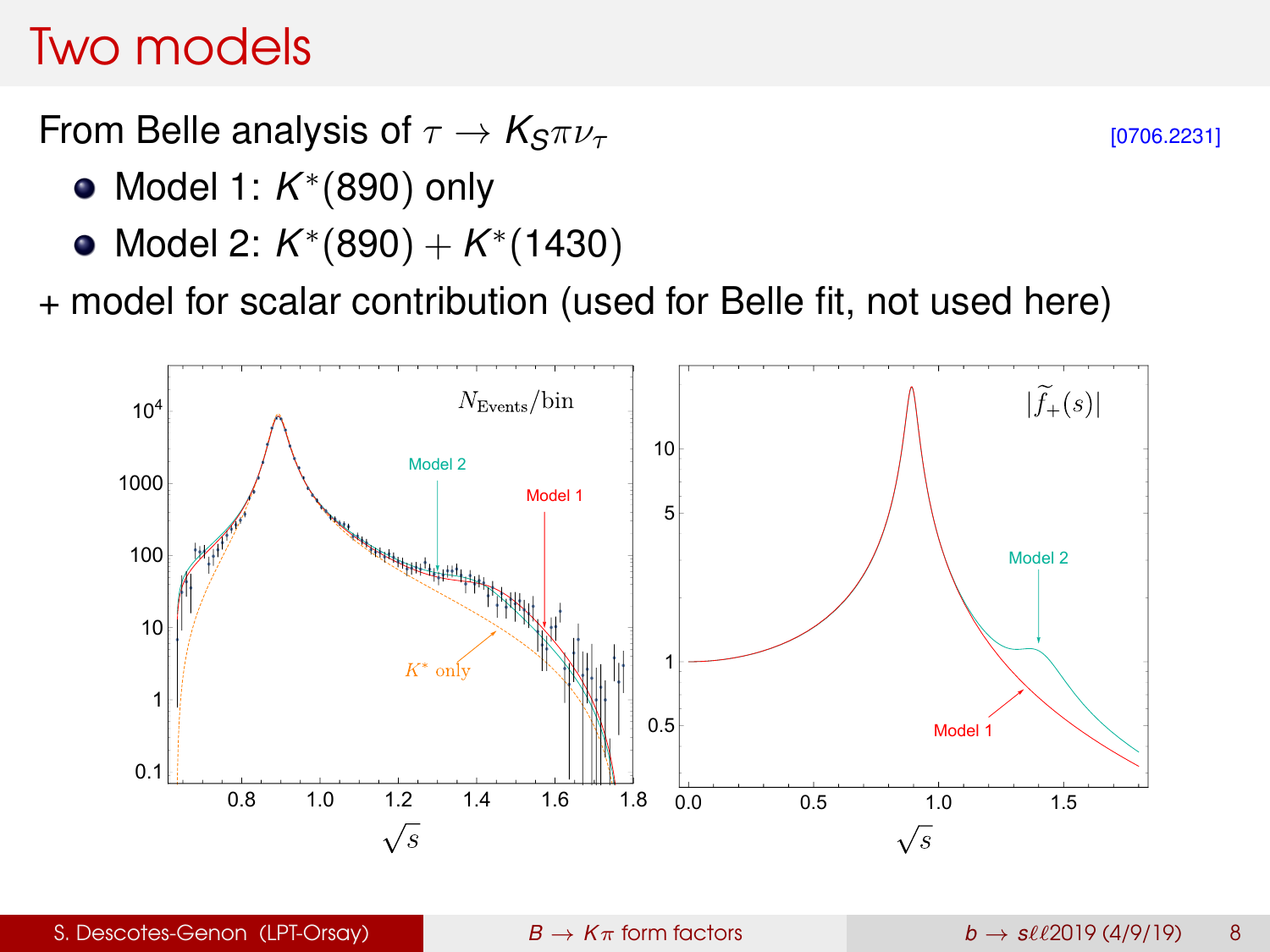### Model for the  $B \to K\pi$  form factor

 $\langle K(k_1)\pi(k_2)|$ اً  $\bar{s}\Gamma b|B(q+k)\rangle = \sum BW_R(k^2)\langle K\pi|R(k,\eta)\rangle\langle R(k,\eta)|$   $\bar{s}\Gamma b|B\rangle$ *R*,η  $F_i^{(T),(\ell=1)}$  $\sum_{i}^{(1),(\ell=1)}(s,q^2)=\sum$ *R*  $Y_{B,i}^{(T)}$  $G_{R,i}^{(T)}(s,q^2)g_{RK\pi}\mathcal{F}_{R,i}^{(T)}$ *R*,*i* (*q* 2 ) *e i*φ*R*(*s*) *m*<sup>2</sup> *<sup>R</sup>* − *s* − *i* √ *s* Γ*R*(*s*)

 $\vec{a} = \{t, \bot, \|, -\},\; \mathsf{Y}(\mathit{s}, \mathit{q}^{\mathit{2}})$  and  $\mathit{d}$  kinematic form factors same  $\phi_B$  as  $f_+$ , obeying unitarity  ${\rm Im} [F_i^{(T),(\ell=1)}]$  $\int_{i}^{(1),(l=1)}(s,q^2)f_+^*(s)]=0$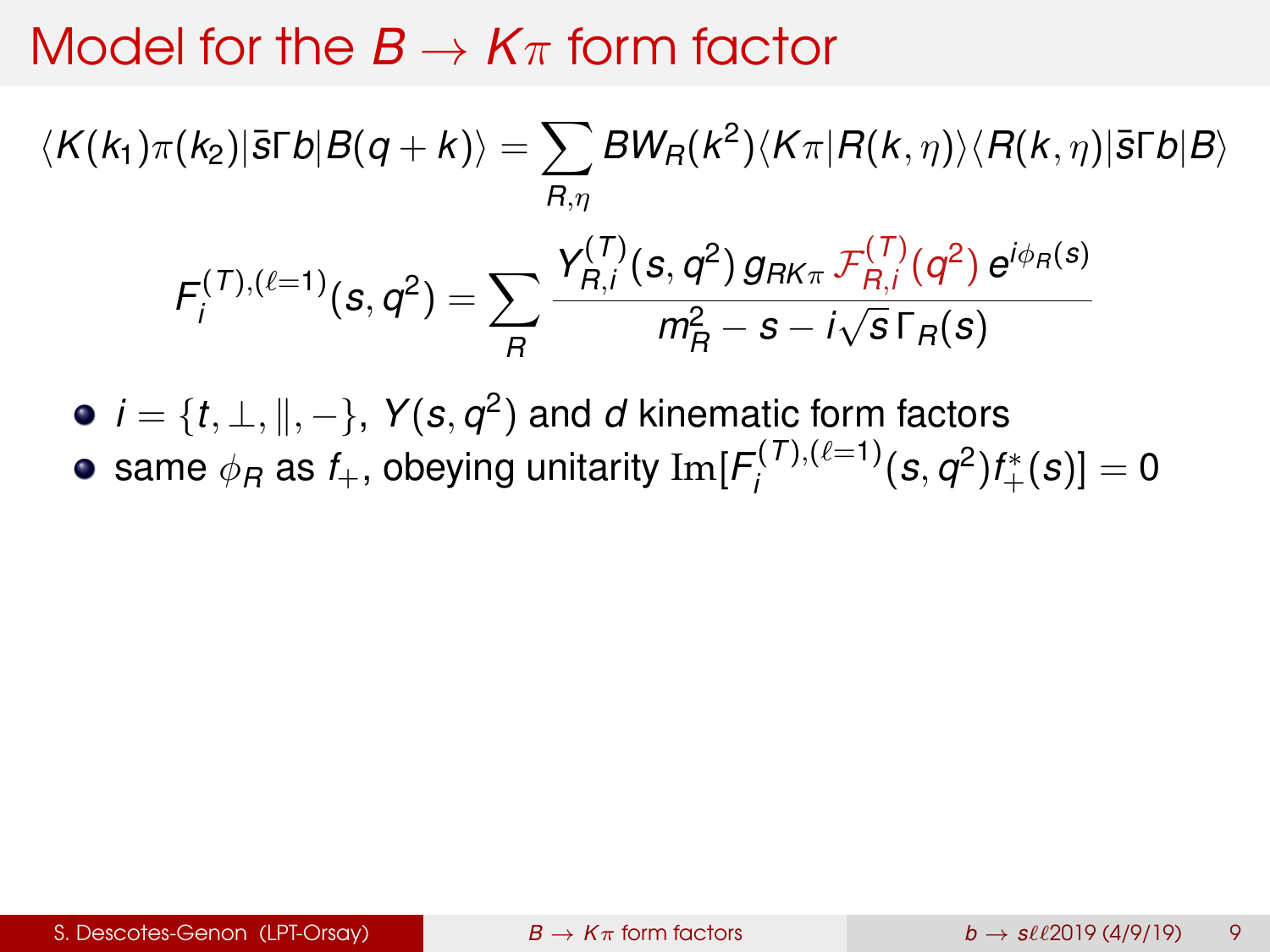## Model for the  $B \to K\pi$  form factor

$$
\langle K(k_1)\pi(k_2)|\bar{s}\Gamma b|B(q+k)\rangle = \sum_{R,\eta}BW_R(k^2)\langle K\pi|R(k,\eta)\rangle\langle R(k,\eta)|\bar{s}\Gamma b|B\rangle
$$
  

$$
F_j^{(T),(l=1)}(s,q^2) = \sum_R \frac{Y_{R,j}^{(T)}(s,q^2)g_{RK\pi}F_{R,j}^{(T)}(q^2)e^{i\phi_R(s)}}{m_R^2 - s - i\sqrt{s}\Gamma_R(s)}
$$

 $\vec{a} = \{t, \bot, \|, -\},\; \mathsf{Y}(\mathit{s}, \mathit{q}^{\mathit{2}})$  and  $\mathit{d}$  kinematic form factors same  $\phi_B$  as  $f_+$ , obeying unitarity  ${\rm Im} [F_i^{(T),(\ell=1)}]$  $\int_{i}^{(1),(l=1)}(s,q^2)f_+^*(s)]=0$ 

LCSR can be rewritten to constrain  $\mathcal{F}_{R,i}^{(T)}$  $R_{R,i}^{(1)}(q^2)$ 

$$
\sum_{R} d_{R,i}^{(T)} \mathcal{F}_{R,i}^{(T)}(q^2) I_R(s_0, M^2) = \mathcal{P}_i^{(T),\text{OPE}}(q^2, \sigma_0, M^2)
$$

with the overlap integral

$$
I_R(s_0, M^2) = \frac{m_R}{16 \pi^2} \int_{s_{\text{th}}}^{s_0} ds \ e^{-s/M^2} \ \frac{g_{RK\pi} \lambda_{K\pi}^{3/2}(s) \, |f_+(s)|}{s^{5/2} \sqrt{(m_R^2 - s)^2 + s \Gamma_R^2(s)}}
$$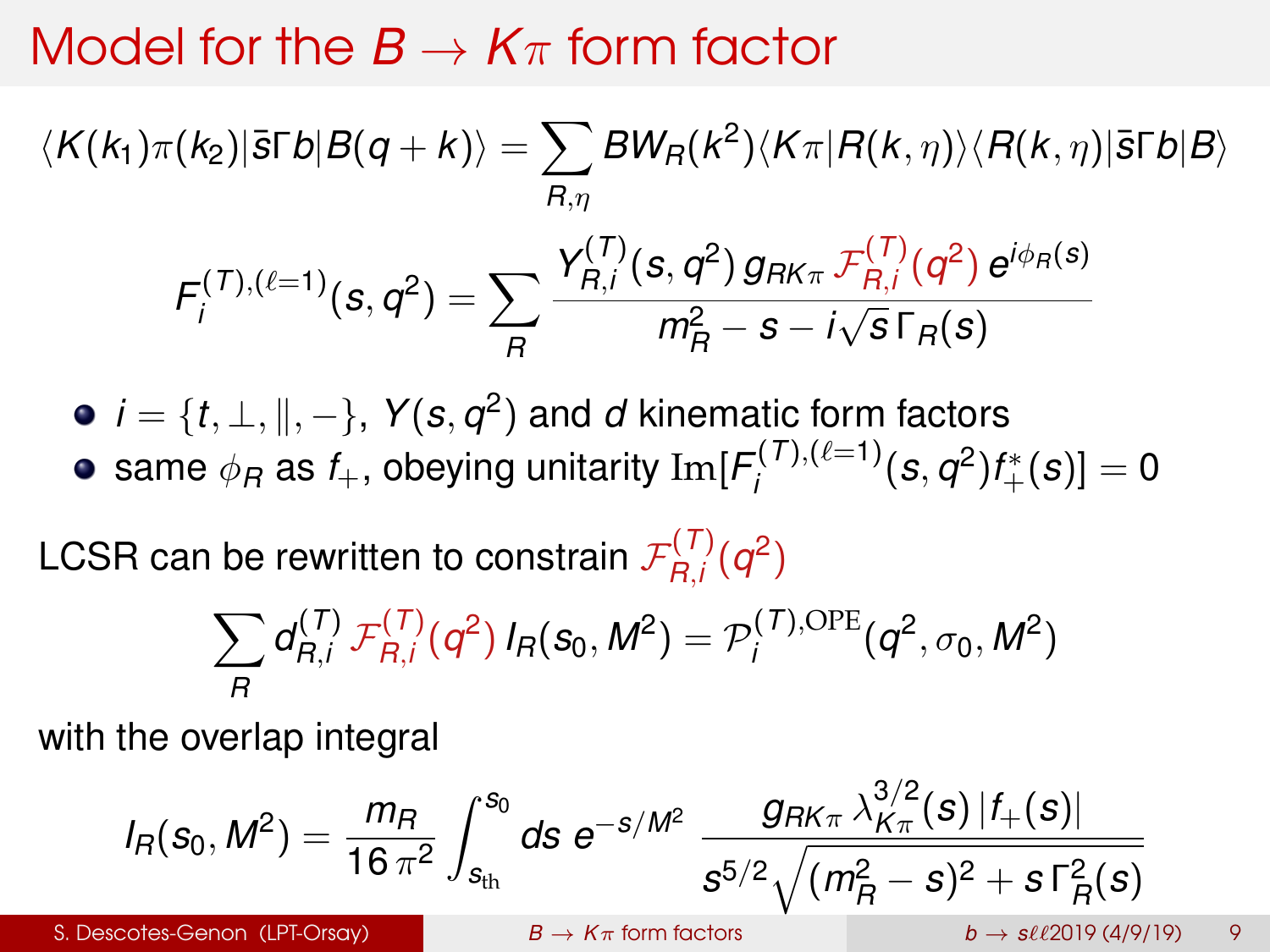# Hadronic and OPE parameters



*B*-meson LCDAs 2- and 3-particle, up to twist 4

- OPE (including  $m<sub>s</sub>$ ) in agreement with *[Gubernari, Kokulu, van Dyk]*
- 3 different models [Braun, Ji, Manashov]
- $\phi_+$  parametrised in term of  $\lambda_B = 460 \pm 110$  MeV
- higher twist models involve  $R=\lambda_E^2/\lambda_H^2=0.4^{+0.5}_{-0.3}$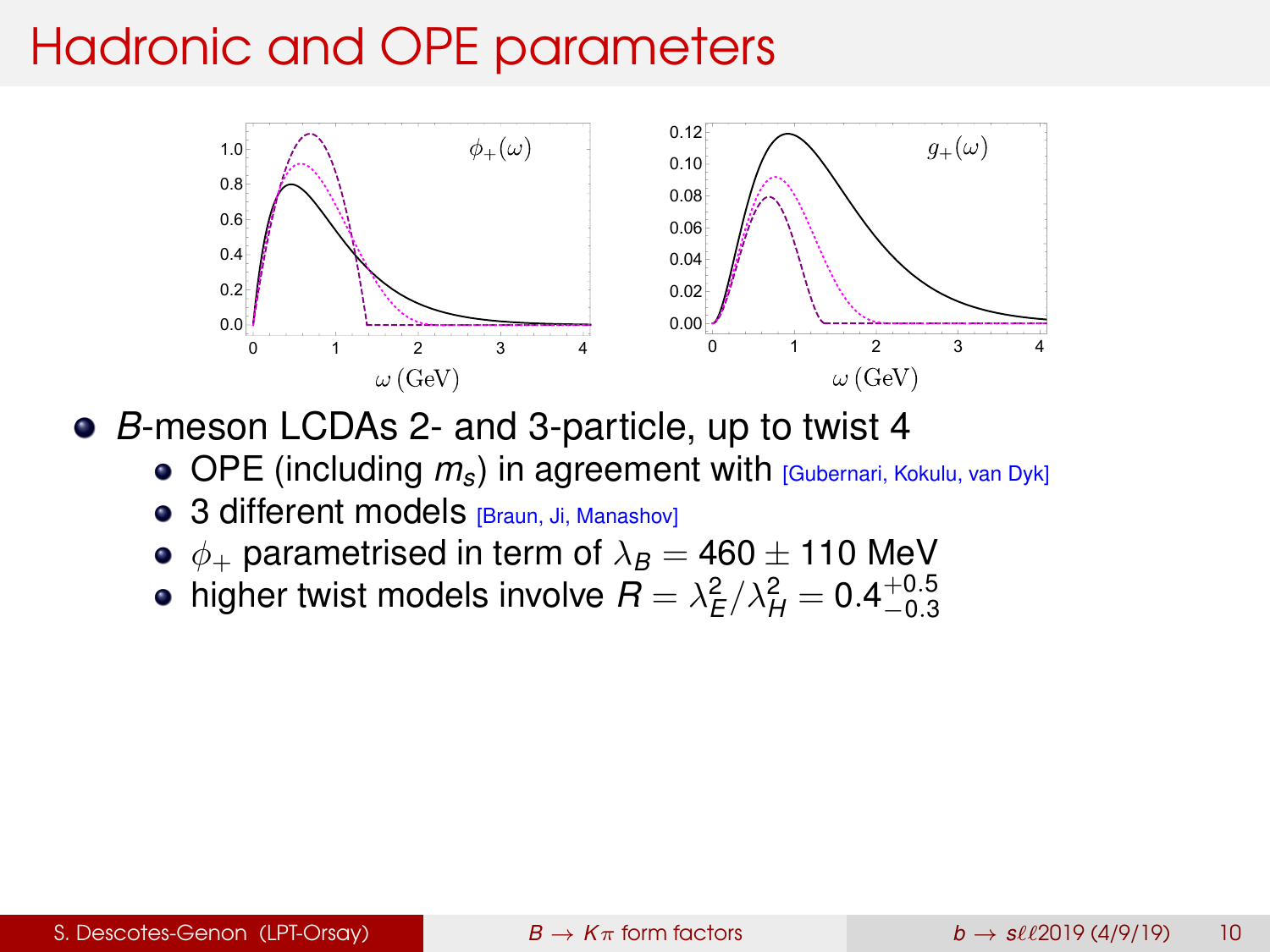# Hadronic and OPE parameters



*B*-meson LCDAs 2- and 3-particle, up to twist 4

- OPE (including  $m_s$ ) in agreement with [Gubernari, Kokulu, van Dyk]
- 3 different models [Braun, Ji, Manashov]
- $\bullet$   $\phi_+$  parametrised in term of  $\lambda_B = 460 \pm 110$  MeV
- higher twist models involve  $R = \lambda_E^2/\lambda_H^2 = 0.4^{+0.5}_{-0.3}$
- **Quark-hadron duality threshold**  $S_0$  **[Khodjamirian, Mannel, Offen]** 
	- from QCD sum rule for  $\langle 0| \, T(\bar{d}\gamma_\mu s)(\bar{s}\gamma_\nu d)|0\rangle$
	- around 1.3 GeV<sup>2</sup>, lower than earlier estimates for  $K^* \ (\simeq$  1.7 GeV<sup>2</sup>)
	- above  $s_0$ , contrib from states with higher multiplicity ( $K\pi\pi$ ,  $K3\pi$ ...)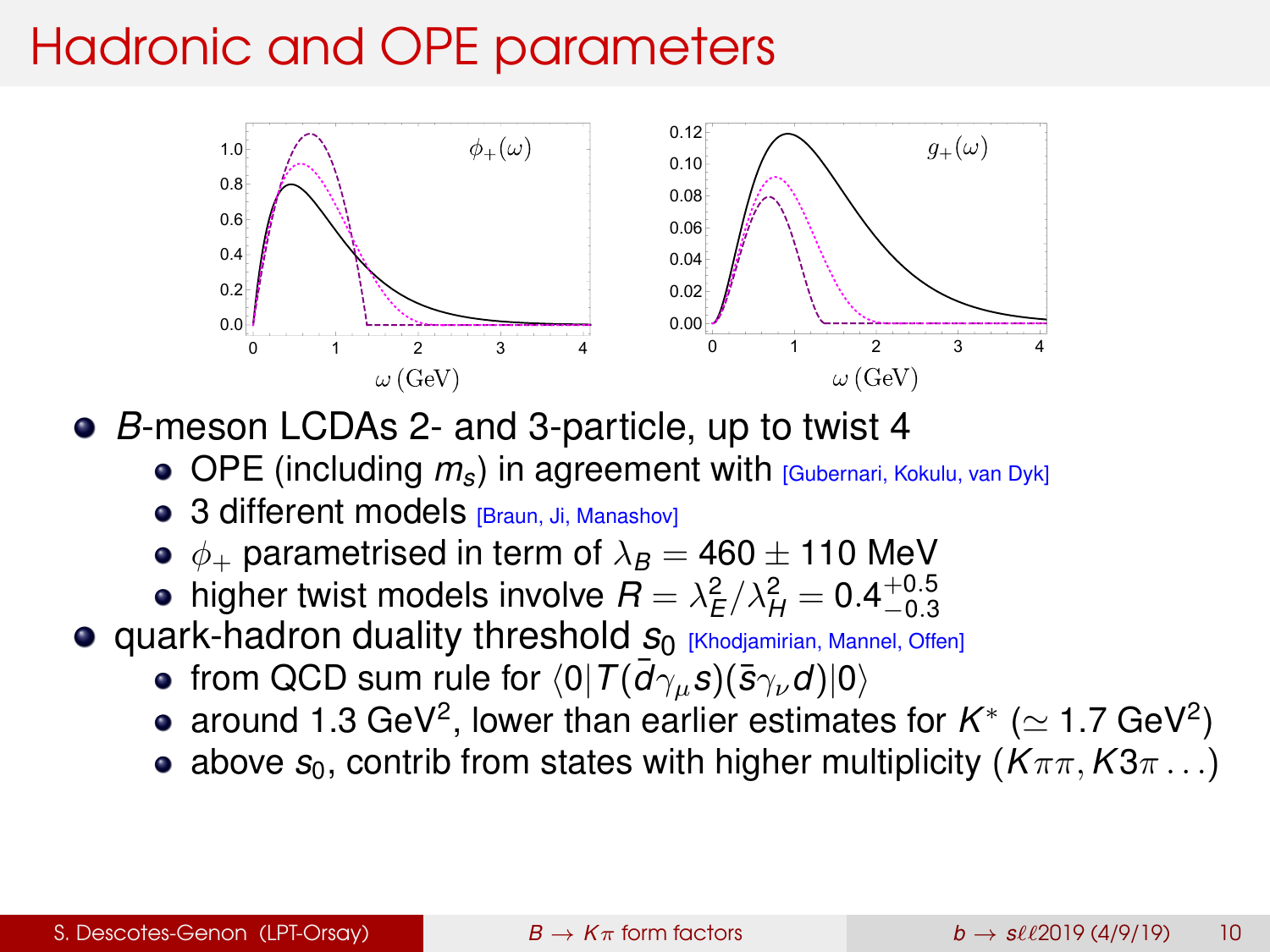# Hadronic and OPE parameters



*B*-meson LCDAs 2- and 3-particle, up to twist 4

- OPE (including  $m<sub>s</sub>$ ) in agreement with *[Gubernari, Kokulu, van Dyk]*
- 3 different models [Braun, Ji, Manashov]
- $\bullet$   $\phi_+$  parametrised in term of  $\lambda_B = 460 \pm 110$  MeV
- higher twist models involve  $R = \lambda_E^2/\lambda_H^2 = 0.4^{+0.5}_{-0.3}$
- **Quark-hadron duality threshold**  $S_0$  **[Khodjamirian, Mannel, Offen]** 
	- from QCD sum rule for  $\langle 0| \, T(\bar{d}\gamma_\mu s)(\bar{s}\gamma_\nu d)|0\rangle$
	- around 1.3 GeV<sup>2</sup>, lower than earlier estimates for  $K^* \ (\simeq$  1.7 GeV<sup>2</sup>)
	- above  $s_0$ , contrib from states with higher multiplicity ( $K\pi\pi$ ,  $K3\pi$ ...)
- Borel parameter *M*<sup>2</sup>: 1-1.5 GeV<sup>2</sup> [Cheng, Khodjamirian, Virto] to limit in OPE
	- 3-particle contributions (less than 15% of 2-particle)
	- impact of quark-had duality (subtracted  $> s_0$  less than 40% total)

S. Descotes-Genon (LPT-Orsay)  $B \to K\pi$  [form factors](#page-0-0)  $b \to s\ell\ell$ 2019 (4/9/19) 10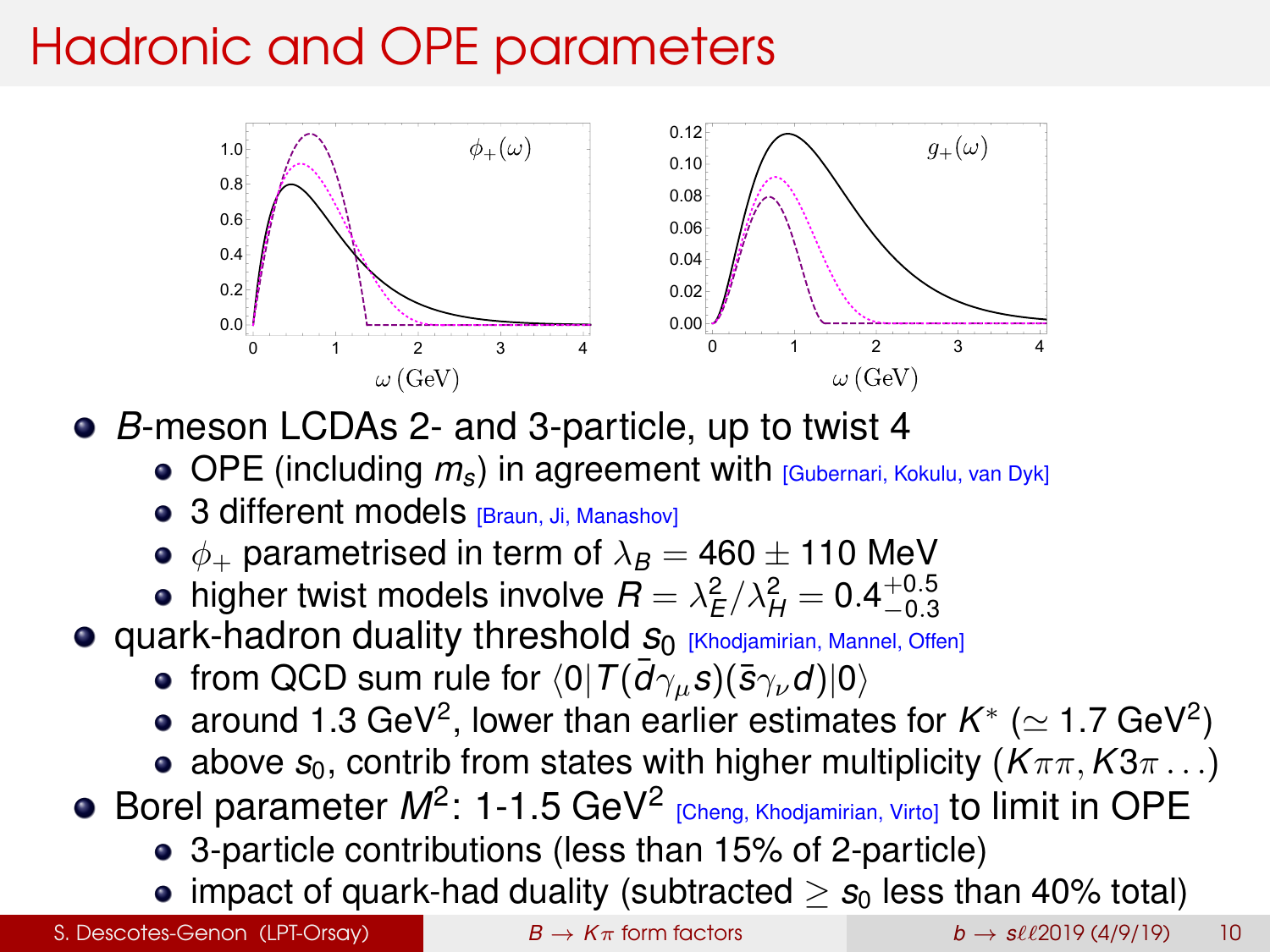#### Narrow-width limit

In the narrow width limit, the overlap integrals yield

$$
I_R(s_0, M^2) \xrightarrow{\Gamma_R^{\text{tot}} \to 0} 3 \, m_R f_R \, \mathcal{B}(R \to K^+ \pi^-) \, e^{-m_R^2/M^2}
$$

leading well-known expression for narrow-*K* ∗ form factors

$$
3\, m_{K^*} f_{K^*} \, d_{K^*, i}^{(T)} \, \mathcal{F}_{K^*, i}^{(T)}(q^2) \, e^{-m_{K^*}^2/M^2} \, \mathcal{B}(K^* \to K^+ \pi^-) = \mathcal{P}_i^{(T), \text{OPE}}(q^2, \sigma_0, M^2) \, .
$$

| Form Factor                                                  | [This work]  | [Khodj'06]               | [Khodj'10] | [Gubernari'18] | [Straub'15] |
|--------------------------------------------------------------|--------------|--------------------------|------------|----------------|-------------|
| $\mathcal{F}_{K^*,\perp}(0) = V^{BK^*}(0)$                   | 0.26(15)     | 0.39(11)                 | 0.36(18)   | 0.32(11)       | 0.34(4)     |
| $\mathcal{F}_{K^*,\parallel}(0) = A_1^{BK^*}(0)$             | 0.20(12)     | 0.30(8)                  | 0.25(13)   | 0.26(8)        | 0.27(3)     |
| $\mathcal{F}_{K^*,-}(0) = A_2^{BK^*}(0)$                     | 0.14(13)     | 0.26(8)                  | 0.23(15)   | 0.24(9)        | 0.23(5)     |
| $\mathcal{F}_{K^*,t}(0) = A_0^{BK^*}(0)$                     | 0.30(7)      | $\overline{\phantom{a}}$ | 0.29(8)    | 0.31(7)        | 0.36(5)     |
| $\mathcal{F}_{K^*}^{\mathcal{T}}(0)=T_1^{BK^*}(0)$           | 0.22(13)     | 0.33(10)                 | 0.31(14)   | 0.29(10)       | 0.28(3)     |
| $\mathcal{F}_{K^*,\parallel}^{\mathcal{T}}(0)=T_2^{BK^*}(0)$ | 0.22(13)     | 0.33(10)                 | 0.31(14)   | 0.29(10)       | 0.28(3)     |
| $\mathcal{F}_{K^*}^1(0)=T_3^{BK^*}(0)$                       | $0.13(12) -$ |                          | 0.22(14)   | 0.20(8)        | 0.18(3)     |

.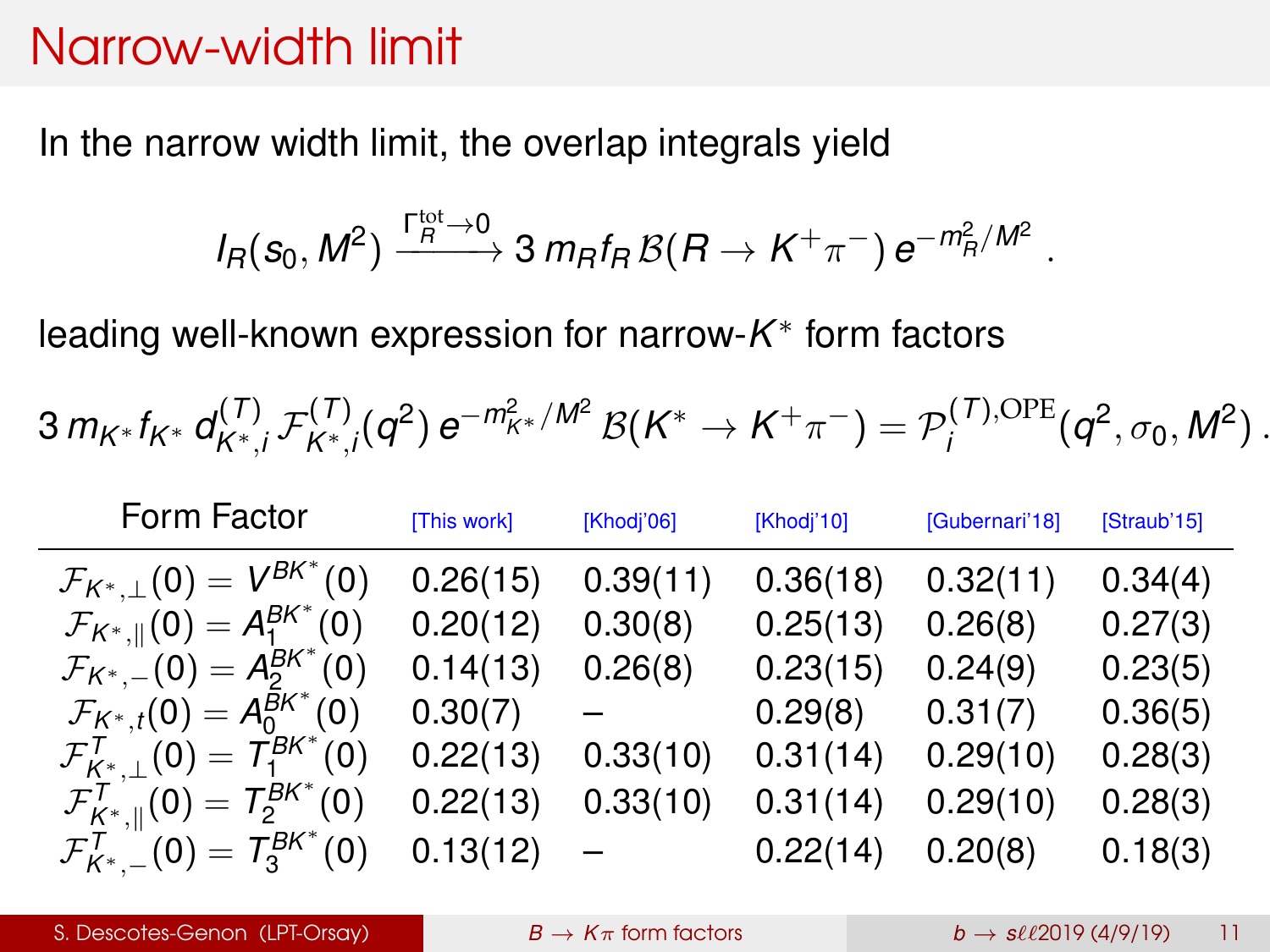## Numerical difference wrt *Khodiamirian*<sup>106</sup>

Results consistent within uncertainties, but our result is lower

- numerical inputs (decay constants...)
- **•** lower value for the effective threshold  $s<sub>0</sub>$
- three-particle contributions
- $\bullet$  twist-four two-particle contributions (in particular from  $g_{+}$ )

| $\mathcal{F}^{BK^*}(q^2=0)$            | $V^{BK^*}$ | $A_1^{BK^*}$ | $A_2^{BK*}$ | $A^{BK^*}_{0}$ | $T_1^{BK*}$ | $T_2^{BK*}$ |
|----------------------------------------|------------|--------------|-------------|----------------|-------------|-------------|
| [Khodjamirian'06]                      | 0.39       | 0.30         | 0.26        |                | 0.33        |             |
| [Khodjamirian'06] Inputs, no $g_+$     | 0.38       | 0.29         | 0.26        | 0.31           | 0.33        | 0.25        |
| [Khodjamirian'06] inputs, with $q_+$   | 0.27       | 0.21         | 0.14        | 0.31           | 0.24        | 0.14        |
| Our inputs, $s_0 = 1.7 \,\text{GeV}^2$ | 0.33       | 0.26         | 0.17        | 0.38           | 0.29        | 0.17        |
| Our inputs, our $s_0$ , no $g_+$       | 0.36       | 0.28         | 0.25        | 0.30           | 0.31        | 0.23        |
| Our inputs, our $s_0$ , with $g_+$     | 0.26       | 0.20         | 0.14        | 0.30           | 0.22        | 0.13        |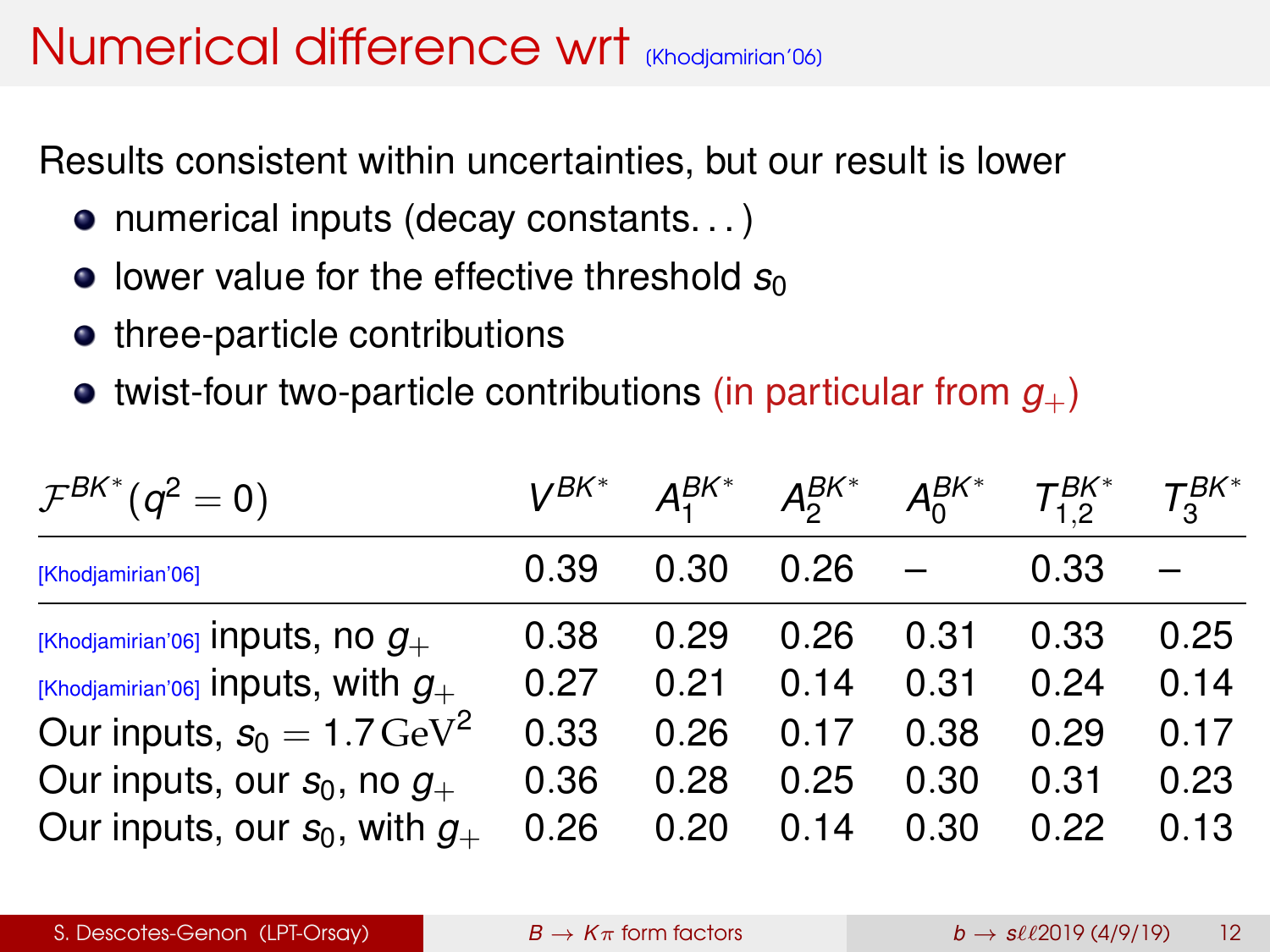# Beyond the narrow-width approximation for *K* ∗

LCSR with  $\mathsf{K}^*$  only:  $\mathcal{F}^{(\mathcal{T})}_{\mathsf{K}^*}$ *K*∗,*i* (*q* 2 ) *d* (*T*)  $J_{K^*,i}^{(T)}$   $I_{K^*}$  $(s_0, M^2) = \mathcal{P}_i^{(T) \text{OPE}}$  $q_i^{(1)\text{OPE}}(q^2, \sigma_0, M^2)$ .



$$
\mathcal{W}_{K^*} \equiv \frac{\mathcal{F}_{K^*,i}^{(T)}(q^2)}{\mathcal{F}_{K^*,i}^{(T)}(q^2)_{\text{NWL}}} = \frac{I_{K^*}(s_0, M^2)|_{\Gamma_{K^*} \to 0}}{I_{K^*}(s_0, M^2)} \simeq 1 + 1.9 \frac{\Gamma_{K^*}}{m_{K^*}}
$$

Correction  $\simeq$  10 % (increasing the discrepancy data-SM for  $B \to K^* \mu \mu$ )

S. Descotes-Genon (LPT-Orsay)  $B \to K\pi$  [form factors](#page-0-0)  $b \to s\ell\ell$ 2019 (4/9/19) 13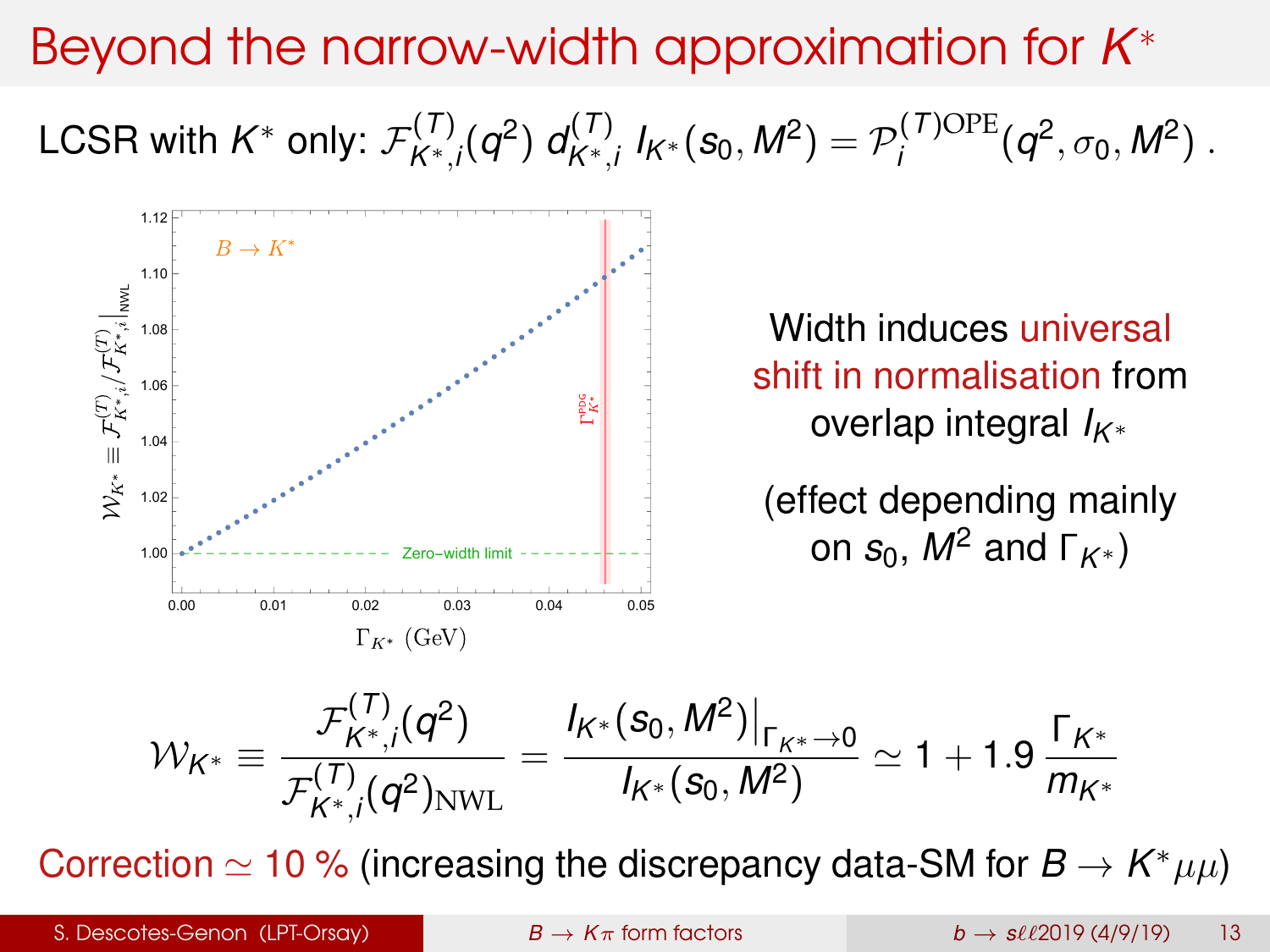# Role of higher resonances in LCSR

- **•** LCSRs mostly sensitive to  $B \to K\pi$  form factors for  $s \simeq m_{K^*} \pm \Gamma_{K^*}$
- But constrain combination of *K*<sup>∗</sup>(892) and *K*<sup>∗</sup>(1410) contributions with relative weights from  $I_{K^*(1410)}/I_{K^*(892)} \simeq 0.03$
- *K* ∗ (1410) with significant weight if its contribution F*K*∗(1410) at least an order or magnitude larger than  $\mathcal{F}_{K^*(892)}$



Impact ? assume  $\mathcal{F}_{K^*(1410)} = \alpha \, \mathcal{F}_{K^*(892)}$ 

• For 
$$
\alpha = 1
$$
,  
\n
$$
\mathcal{F}_{K^*,\perp}(0) = 0.28
$$
\n
$$
(\simeq \text{narrow width})
$$

• (Much) larger  $\alpha$ OK with LCSR, but reduce  $\mathcal{F}_{K^*+1}(0)$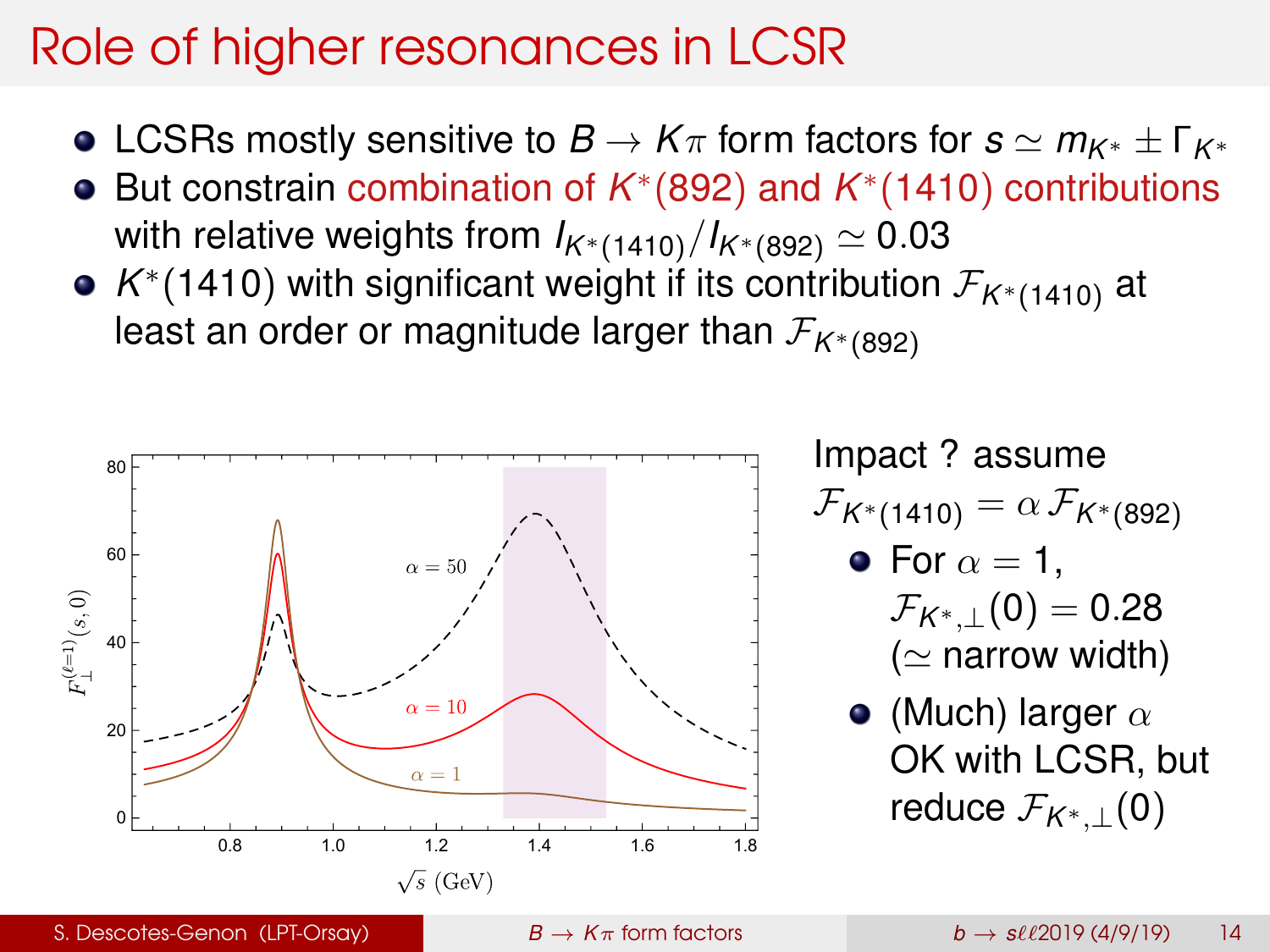# $B \to K \pi \ell \ell$  differential decay rate

Compute with  $B \to K\pi$  factors

- Same angular structure as  $B \to K^*(\to K\pi) \ell\ell$  decay rate (obvious since  $K_{\pi}$  in *P*-wave only)
- Angular coefficients *J<sup>i</sup>* expressed as interferences among helicity amplitudes A defined through

$$
\widehat{A}_{\perp}^{L,R} = \frac{\sqrt{\lambda_{K\pi}}}{k^2} A_{\perp}^{L,R(\ell=1)}, \qquad \widehat{A}_{\parallel}^{L,R} = \frac{\sqrt{\lambda_{K\pi}}}{k^2} A_{\parallel}^{L,R(\ell=1)},
$$
  

$$
\widehat{A}_{0}^{L,R} = -A_{0}^{L,R(\ell=1)}/\sqrt{2}, \qquad \widehat{A}_{t} = -A_{t}^{(\ell=1)}/\sqrt{2}.
$$

with the *P*-wave of amplitudes involving  $B\to K\pi$  form factors  $F^{(T)}$ 

$$
\mathcal{A}_{i}^{L,R} = \mathcal{N}\bigg[ (C_9 \mp C_{10}) F_i + \frac{2m_b}{q^2} \Big\{ C_7 F_i^T - i \frac{16\pi^2}{m_b} \mathcal{H}_i \Big\} \bigg], \quad i = \{\perp, \|, 0, t\}
$$

 $\implies$  Can be evaluated, neglecting non-local *c*<sub> $\bar{c}$ </sub> contribution  $\mathcal{H}_i$ 

S. Descotes-Genon (LPT-Orsay)  $B \to K\pi$  [form factors](#page-0-0)  $b \to s\ell\ell$ 2019 (4/9/19) 15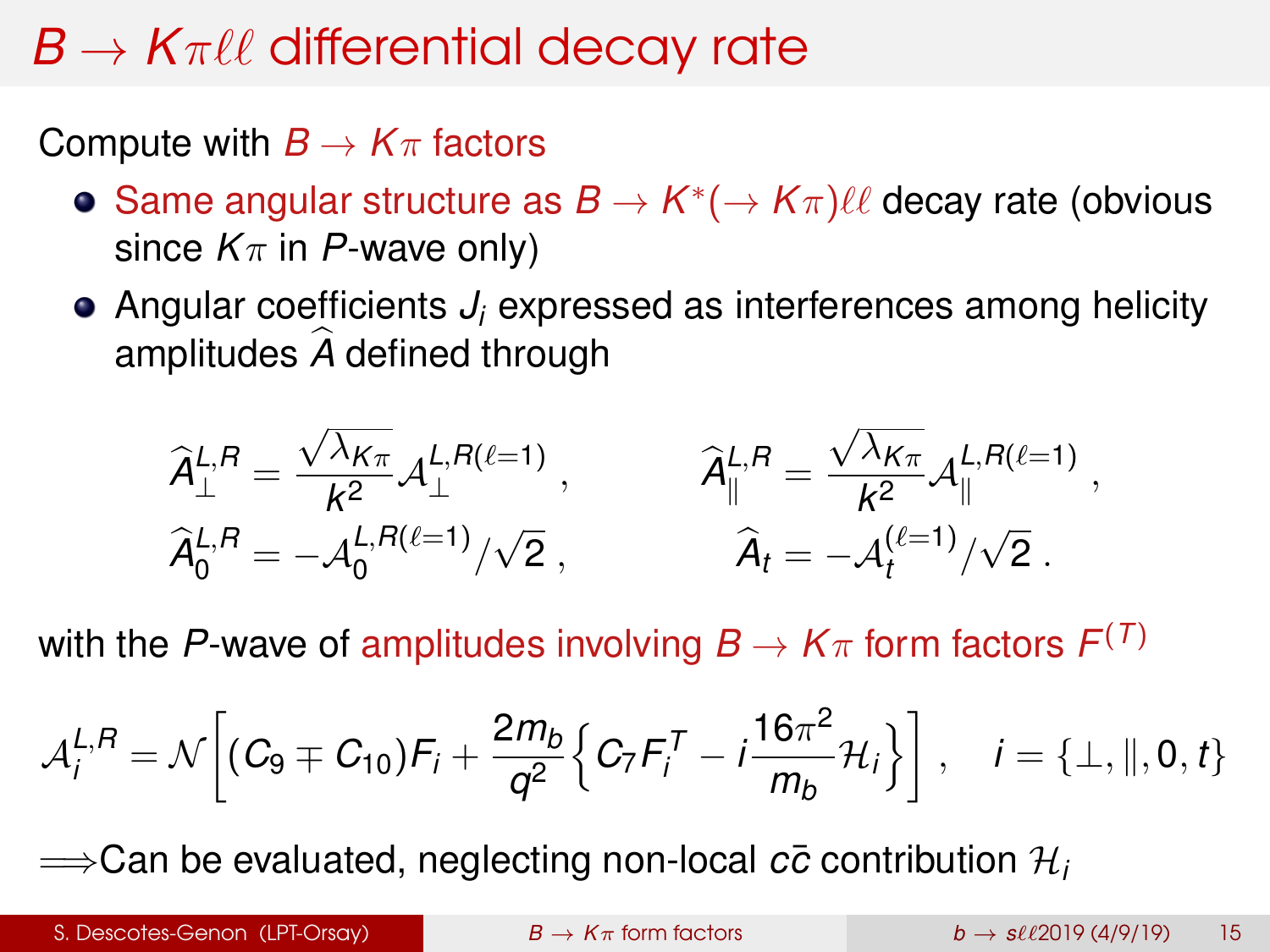## Comparison with LHCb results  $(1609.04736)$

- $\bar{B}\to K\pi\ell\ell$  decay around  $K^*(1430)$ , for  $\sqrt{ k^2} \in [1.33,1.53]\,\rm{GeV}$
- Angular coefficients for  $q^2\in[1.1,6]\,\text{GeV}^2$ , BR in several other bins
- 4 combinations of angular coefficients only sensitive to *P*-wave
- BR sum of squares of partial waves, thus bound the *P*-wave part



 $\Rightarrow$ upper bounds for  $\alpha$  (here for combination of ang coeff), from 3 to 18 (still room for a decrease by ∼ 10% of the *K* <sup>∗</sup> contribution)

S. Descotes-Genon (LPT-Orsay) **B**  $\rightarrow$  *K* $\pi$  [form factors](#page-0-0) *b*  $\rightarrow$  *s* $\ell\ell$ 2019 (4/9/19) 16